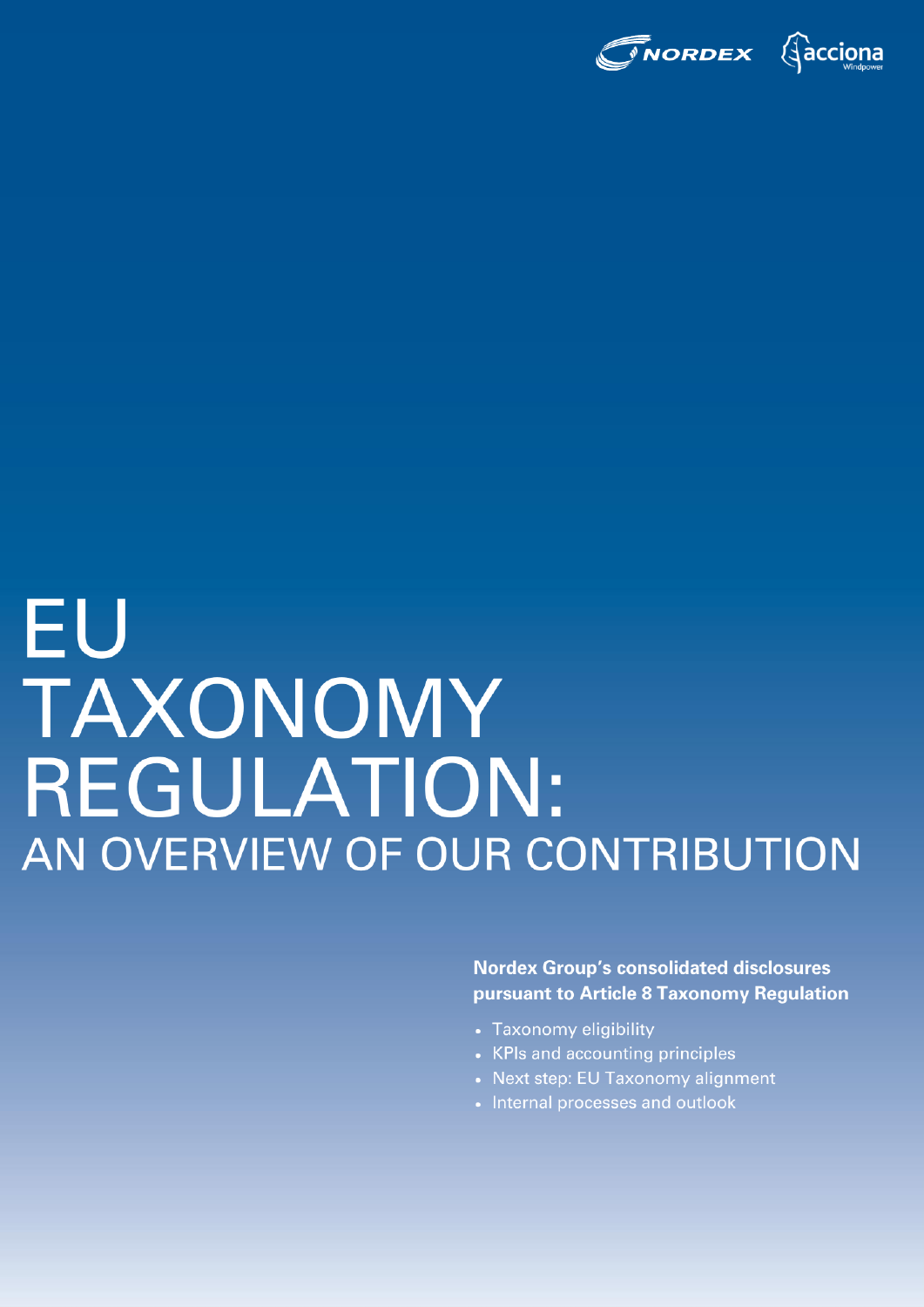| 2.2 "Installation, maintenance and repair of renewable energy |  |
|---------------------------------------------------------------|--|
|                                                               |  |
|                                                               |  |
|                                                               |  |
|                                                               |  |
|                                                               |  |
|                                                               |  |
|                                                               |  |
|                                                               |  |
|                                                               |  |
|                                                               |  |
|                                                               |  |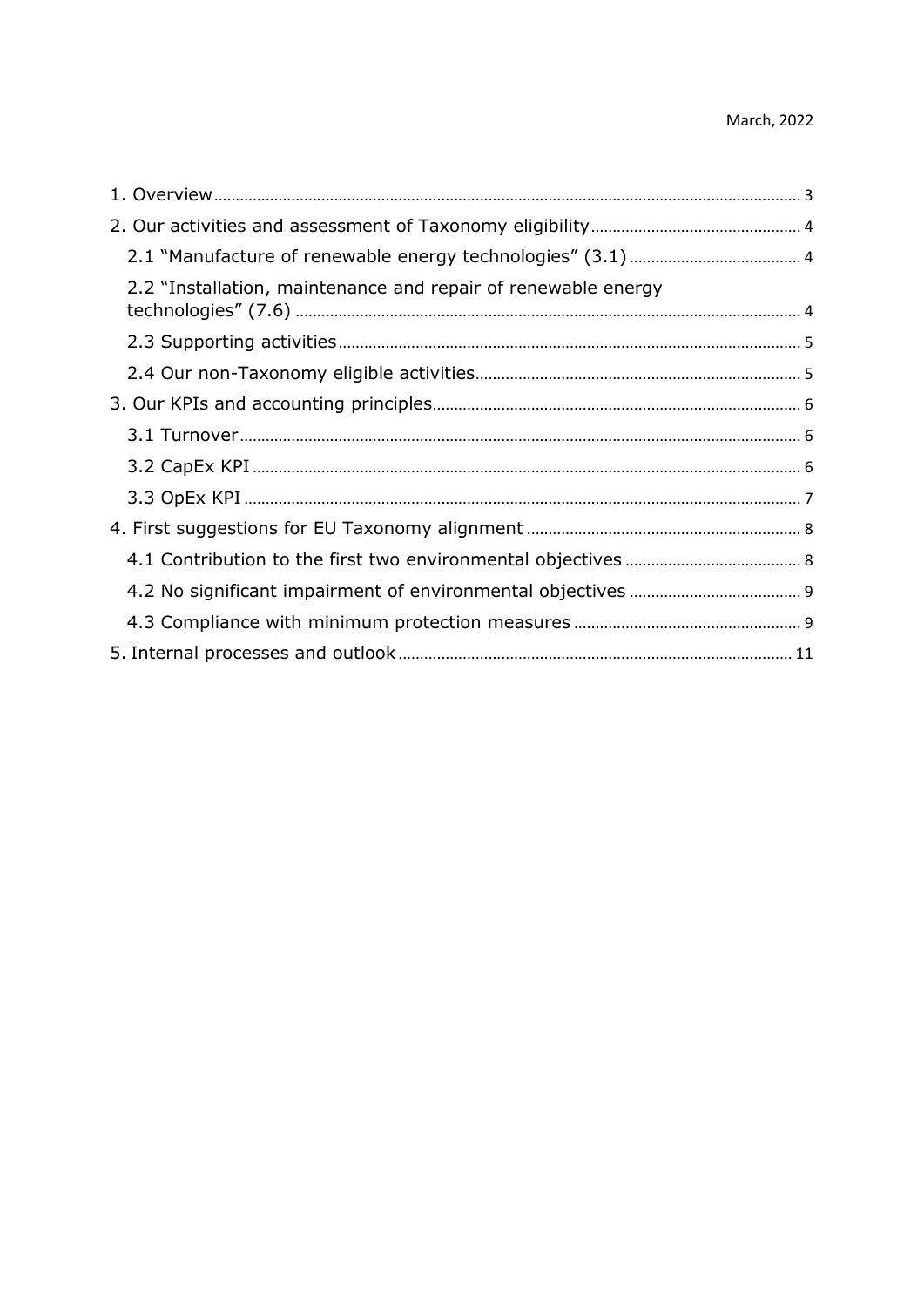# <span id="page-2-0"></span>**1. Overview**

The EU "Green Deal" comprises the ambitious goal of achieving CO<sup>2</sup> neutrality in Europe by 2050. To succeed in this, the EU Commission has defined a series of measures within the "Sustainable Finance" action plan to channel capital flows into environmentally sustainable activities. A core component is the EU Taxonomy Regulation 2020/852 ("Taxonomy Regulation"): This includes a uniform and legally binding classification system in order to classify economic activities as environmentally sustainable (= Taxonomy-aligned) activities.

According to the Taxonomy Regulation, an economic activity is considered Taxonomycompliant if it:

- Makes a significant contribution to the achievement of one or more of a total of six environmental objectives, in accordance with Articles 10 to 16,
- Does not significantly impair the achievement of the five other environmental objectives (Do No Significant Harm – DNSH), in accordance with Article 17,
- Complies with minimum requirements for occupational safety and human rights at company level (social safeguards), in accordance with Article 18.

The Taxonomy Regulation obliges companies that are required to prepare a Non-financial Statement in accordance with Section 289b (1) and Section 315b (1) of the German Commercial Code (HGB) to report on these economic activities; this also applies to the Nordex Group. For the 2021 financial year and for the reporting period from 01 January 2022 onwards, companies need to report their contributions to the first two environmental objectives: "Climate change mitigation" and "Climate change adaptation" (Art. 27 Para. 2a Regulation (EU) 2020/852). Requirements for the further environmental objectives will be defined in 2022. In addition, for the first-time companies with a reporting obligation must disclose the proportion of Taxonomy-eligible and non-Taxonomy eligible economic activities in their total revenue as well as in their capital and operating expenses for the previous reporting year. Furthermore, the qualitative information relevant to disclosure in Section 1.2 of Annex I to the Delegated Act (EU) 2021/2178 is required.

The Nordex Group supports the Taxonomy Regulation as an important step towards a sustainable transformation of the economic system. For the 2021 reporting year we are presenting the assignation and the proportion of our taxonomy-eligible activities.

Many criteria of the environmental objectives of the Taxonomy Regulation are also included as topics embedded in the Nordex Group's Sustainability Strategy. We included the "Do No Significant Harm" (DNSH) criteria of the Taxonomy Regulation in our materiality analysis process, which forms the foundation of our new Sustainability Strategy 2025. In our Sustainability Strategy we focus on the topics of Climate Protection & Decarbonization, Environmental Protection, and Sustainable Products, among others. In these areas we have also set ourselves ambitious goals for reducing greenhouse gas emissions, climate-change adaptation, circular economy and wind turbine recycling, water efficiency, and reducing hazardous materials.

We see Nordex's business activities making the greatest contribution to the first environmental goal, "Climate change mitigation". At the same time, we are also contributing to "Climate change adaptation", for instance in product development by adapting our wind turbines to extreme climatic conditions. In order to avoid a double count we assign this contribution exclusively to the first environmental objective.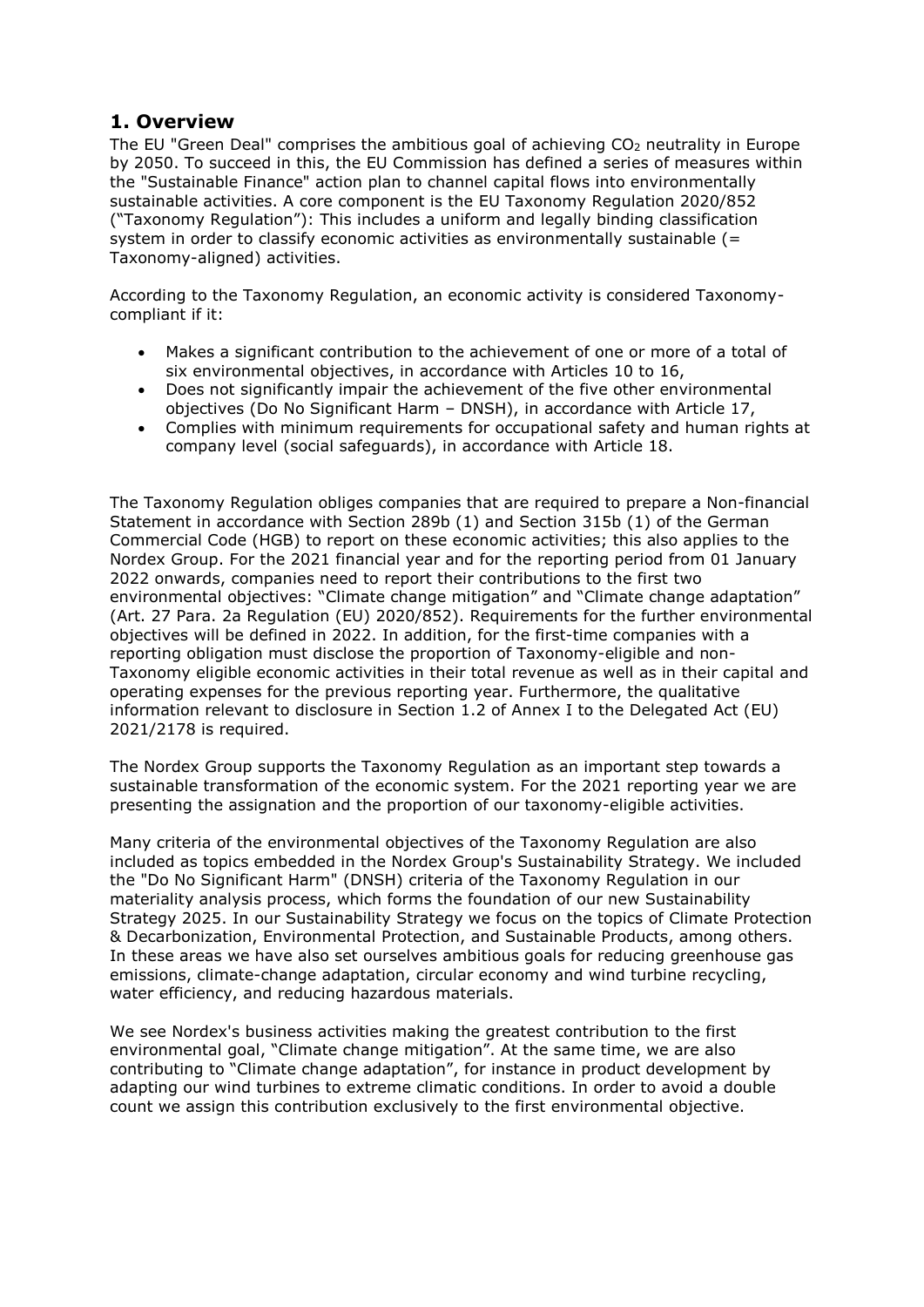# <span id="page-3-0"></span>**2. Our activities and assessment of Taxonomy eligibility**

In the Sustainability Report we published the required information on Nordex's Taxonomy-eligible turnover, operating expenses (OpEx) and capital expenditure (CapEx) of Nordex's business activities in accordance with Article 8 Para. 2 of the EU Taxonomy Regulation for the environmental objectives of "Climate change mitigation" and "Climate change adaptation".

In our financial reporting, at the Nordex Group we distinguish our reporting between the business segments "Projects" and "Service".

- "Projects" comprises all activities related to the development, production, construction and commissioning of wind turbines.
- The "Service" segment comprises services and products for existing turbines after handover to the customer, in particular technical services such as maintenance, the remote monitoring of wind farms, as well as the repair and technical development of existing turbines.

In both segments we carry out activities that can be assigned to two EU Taxonomy activities as currently defined in the following table:



### <span id="page-3-1"></span>**2.1 "Manufacture of renewable energy technologies" (3.1)**

The Nordex Group has 13 own production sites for rotor blades, nacelles and concrete towers in Brazil, Denmark, Germany, India, Mexico (1st and 2nd quarters) and Spain for the assembly of wind turbines and thus manufactures renewable energy technologies within the meaning of Article 2 Para. 1 of Regulation (EU) 2018/2001.

Only Taxonomy-eligible turnover, OpEx and CapEx associated with our own production operations were derived from the "Projects" segment. Operations at our suppliers' production sites are not within the scope of the report.

#### <span id="page-3-2"></span>**2.2 "Installation, maintenance and repair of renewable energy technologies" (7.6)**

The Service Area ("Service" segment) of the Nordex Group ensures the reliable and profitable operation of our high-performance wind turbines for customers. Around 320 Service branches are operated worldwide to ensure this. Nordex Service offers customers a broad service spectrum that includes complete solutions, from 24-hour remote monitoring, through preventive maintenance and customer training, to the complete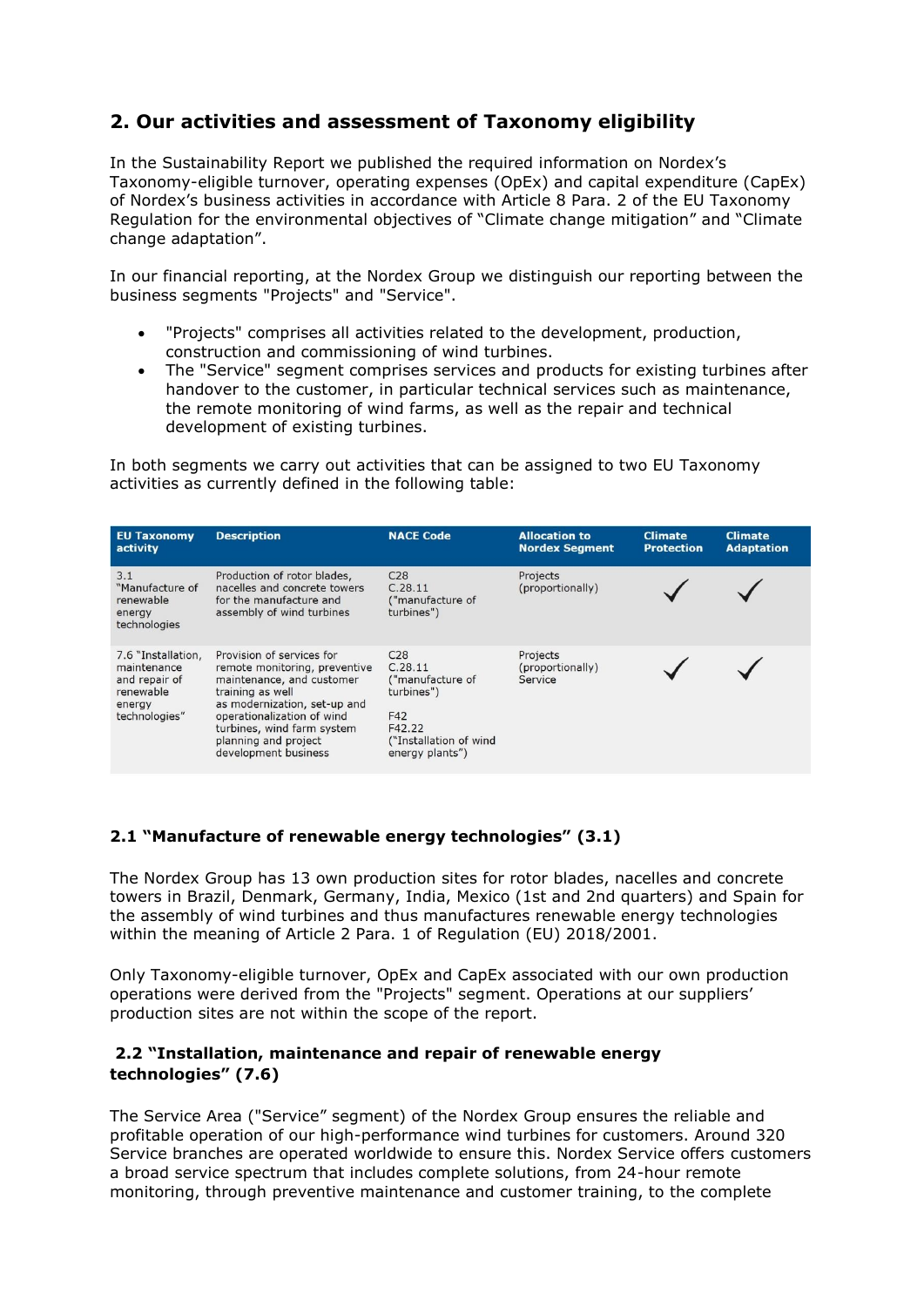modernization of wind turbines. All Taxonomy-eligible turnover, OpEx and CapEx from this "Service" segment are assigned to Activity 7.6.

From the "Projects" segment we have included further operations related to the construction and commissioning of wind turbines, such as wind-farm system planning, assembly/installation, and technical implementation. In addition, we have projects in selected markets where we assume responsibility for project development: Here, the Nordex Group is developing its own portfolio of wind-farm projects, in some cases right from the initial development stage. To support sales, the company's Finance Department advises customers on project financing via national and international commercial banks.

#### <span id="page-4-0"></span>**2.3 Supporting activities**

We have included further economic activities from the Climate Delegated Act as Taxonomy-capable which, if viewed strictly, are not directly associated with activities 3.1 and 7.6 and thus our core business activities, but have an indirect and/or "supportive" effect on our revenues. The activities result in "supportive" investment expenditures and overheads and are considered individually as a service under CapEx and OpEx. These include, for example, part of our vehicle fleet for administrative staff, and the lease of buildings for our administration:

- 6.5 Transport by motorbikes, passenger cars and light commercial vehicles
- 7.7 Acquisition of and ownership of buildings

#### <span id="page-4-1"></span>**2.4 Our non-Taxonomy eligible activities**

The core of our business activities corresponds to the Taxonomy-eligible activities of the Taxonomy Regulation. Certain individual items of turnover, CapEx and OpEx cannot be directly attributed to EU Taxonomy activities, even if in the broader sense they serve to maintain Nordex's overall business activity. These items include administrative activities such as Sales and Distribution, Human Resources, and Real Estate Management.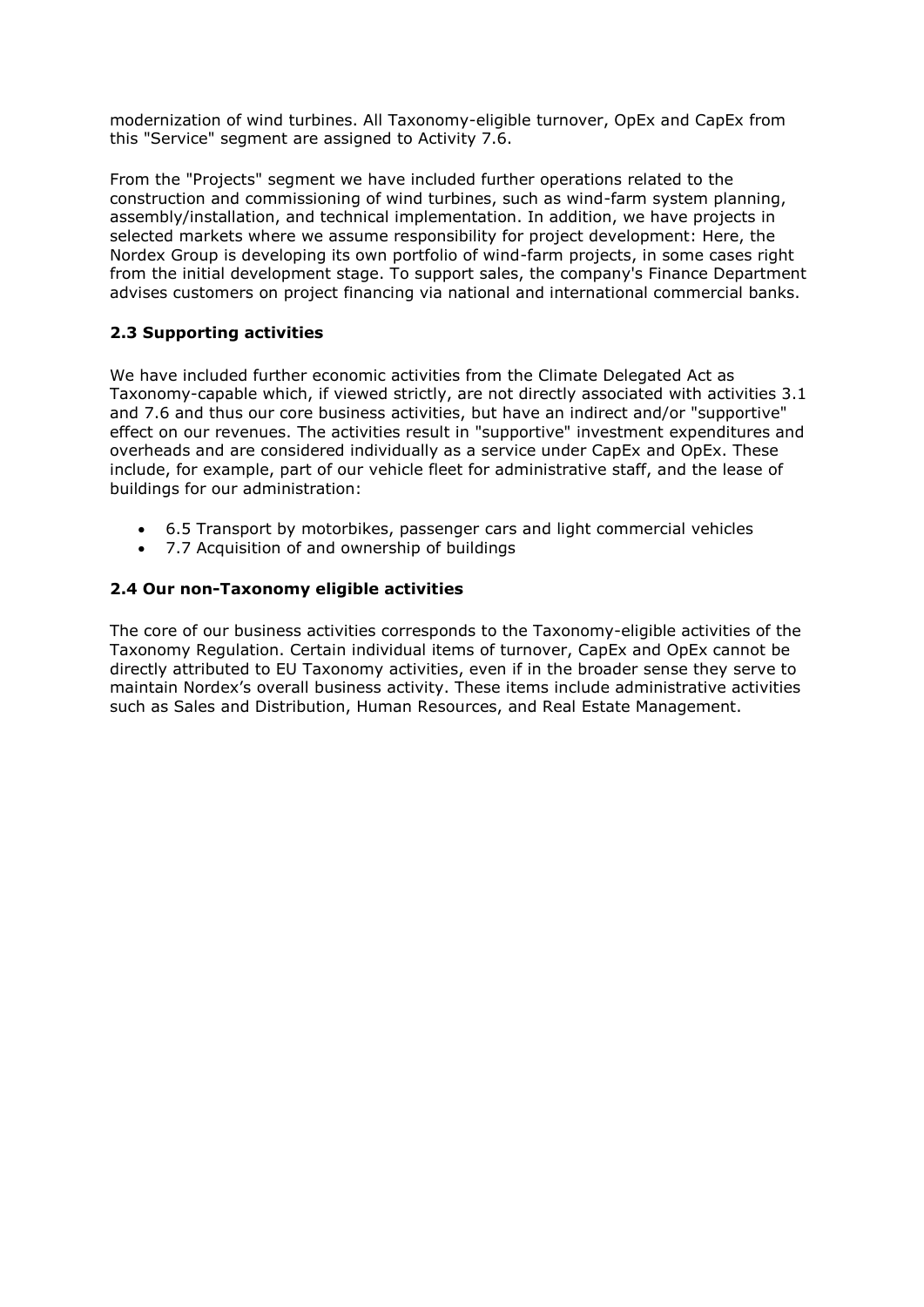# <span id="page-5-0"></span>**3. Our KPIs and accounting principles**

Key Performance Indicators (KPIs) include turnover, CapEx and OpEx. For the 2021 reporting year, the share of KPIs of Taxonomy-eligible and non-Taxonomy eligible economic activities was calculated in accordance with Article 8 Para. 2 of Regulation (EU) 2020/852. The Consolidated Financial Statements are prepared in accordance with Section 315e of the German Commercial Code (HGB) to the International Financial Reporting Standards (IFRS). All IFRSs standards and interpretations of the International Financial Reporting Interpretation Committee (IFRIC) that are binding for the 2021 financial year are also relevant for the Consolidated Financial Statements items included in the calculation of the KPIs. The IFRS accounting and valuation principles apply equally to these items (see Notes to the Consolidated Financial Statements p. 103).

| <b>Key Performance Indicators</b><br>(KPIs) | <b>Total (in million EUR)</b> | <b>Proportion of Taxonomy-eligible</b><br>economic activities (in %) | Proportion of non-Taxonomy eligible<br>economic activities (in %) |
|---------------------------------------------|-------------------------------|----------------------------------------------------------------------|-------------------------------------------------------------------|
| Revenue                                     | 5,444.0                       | 99.99                                                                | 0.01                                                              |
| CapEx                                       | 221.1                         | 94.86                                                                | 5.14                                                              |
| OpEx                                        | 74.7                          | 92.40                                                                | 7.6                                                               |

#### **Turnover, CapEx, OpEx KPIs totals (absolute / proportions)**

#### <span id="page-5-1"></span>**3.1 Turnover**

For the proportion of Taxonomy-eligible turnover these revenues are considered in relation to the Nordex Group's total turnover. The denominator of the turnover KPI is based on the turnover reported in the income statement. Nordex's revenue mainly comprises income from the manufacture and installation of wind turbines, as well as income from servicing wind turbines.

The proportion of Taxonomy-eligible turnover therefore originates from the "Projects" and "Service" business segments and forms the numerator of the revenue KPI (see Segment Report, p. 122f. to the Annual Report 2021).

The proportion of Taxonomy-eligible turnover was determined based on the definition of the EU Taxonomy Regulation (Article 8 Para. 2a of Regulation (EU) 2020/852) and the supplement to Regulation (EU) 2020/852, Annex I. The numerator of the revenue KPI is defined as the net revenue generated by the products and services related to the Taxonomy-eligible economic activities.

99.9% of Nordex's business activities are Taxonomy-eligible.

#### <span id="page-5-2"></span>**3.2 CapEx KPI**

The proportion of Taxonomy-eligible investment expenditure was determined based on the definition of the EU Taxonomy Regulation (Article 8 Para. 2c of Regulation (EU) 2020/852) and the supplement to Regulation (EU) 2020/852, Annex I). The CapEx KPI is defined as Taxonomy-eligible CapEx (numerator) divided by total investment capital expenditure as defined in the EU Taxonomy (denominator).

At the Nordex Group, the denominator of the investment capital expenditure KPI consists of the following items:

- Additions to property, plant and equipment, under IAS 16.73,
- Additions to intangible assets, under IAS 38.118,
- Additions to leased assets, under IFRS 16.53 (see Statement of changes in property, plant and equipment and intangible assets, Annual Report 2021, p. 158).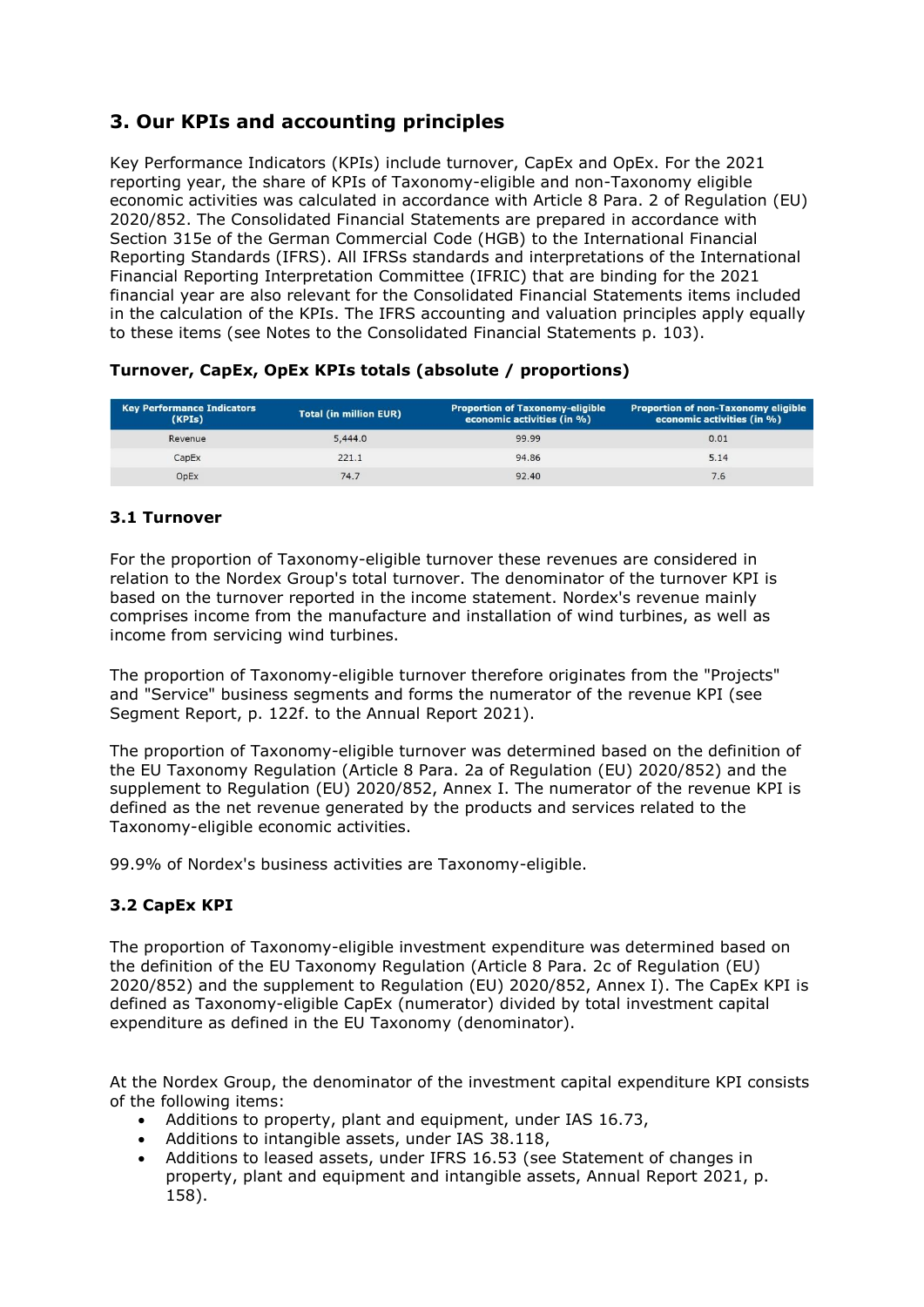Contrary to Nordex's usual definition, the definition of CapEx considered here also includes the additions of "right-of-use" assets, under IFRS 16.

The numerator was determined based on the internal organizational structure and consists of the following categories of the EU Taxonomy (supplement to Regulation (EU) 2020/852, Annex I):

(a) Capital expenditure that relates to assets or processes associated with taxonomyaligned economic activities,

(c) Capital expenditure that relates to the acquisition of production from taxonomyaligned economic activities and individual measures that enable the target activities to become low-carbon or reduce greenhouse gas emissions.

On this basis, an assignment was made to activities 3.1 and 7.6 as well as to the supporting activities 6.5 and 7.7. Organizational units to which activities cannot be unequivocally assigned are not Taxonomy-eligible. Capital expenditure that relates to category c) can be clearly identified by the internal organizational structure, thus avoiding double counting.

The Nordex Group's CapEx expenditures are 94.86% Taxonomy-eligible.

#### <span id="page-6-0"></span>**3.3 OpEx KPI**

The proportion of operating expenses was determined based on the definition of the EU Taxonomy Regulation (Article 8 Para. 2b of Regulation (EU) 2020/852) and the supplement to Regulation (EU) 2020/852, Annex I.

At the Nordex Group, the expenditure that forms the basis for the OpEx KPI consists of the following items:

Operating expenditure for non-capitalized internal activities in relation to research and development (see Annual Report 2021, p. 131)

- Leasing expenses from current leases, under IFRS 16.5 (see Annual Report, p. 148),
- Leasing expenses from the rental of leased assets of low value,
- Operating expenses related to repair and maintenance activities (see Annual Report, p. 147).

The "OpEx" KPI is defined as Taxonomy-eligible OpEx (numerator) divided by total operating expenditure, as defined by the EU Taxonomy (denominator).

The numerator was determined based on the internal organizational structure and consists of the following categories of the EU Taxonomy (supplement to Regulation (EU) 2020/852, Annex I):

(a) Operating expenditure that relate to assets or processes associated with taxonomyaligned economic activities,

(c) Operating expenditure that relates to the acquisition of production from taxonomyaligned economic activities and individual measures that enable the target activities to become low-carbon manner or reduce greenhouse gas emissions.

On this basis, an assignment was made to activities 3.1 and 7.6 as well as to the supporting activities

6.5 and 7.7. Organizational units to which activities cannot be unequivocally assigned are not Taxonomy-eligible. Operating expenditures related to category c) can be clearly identified by the internal organizational structure, thus avoiding double counting.

The OpEx of the Nordex Group are 92.4% Taxonomy-eligible.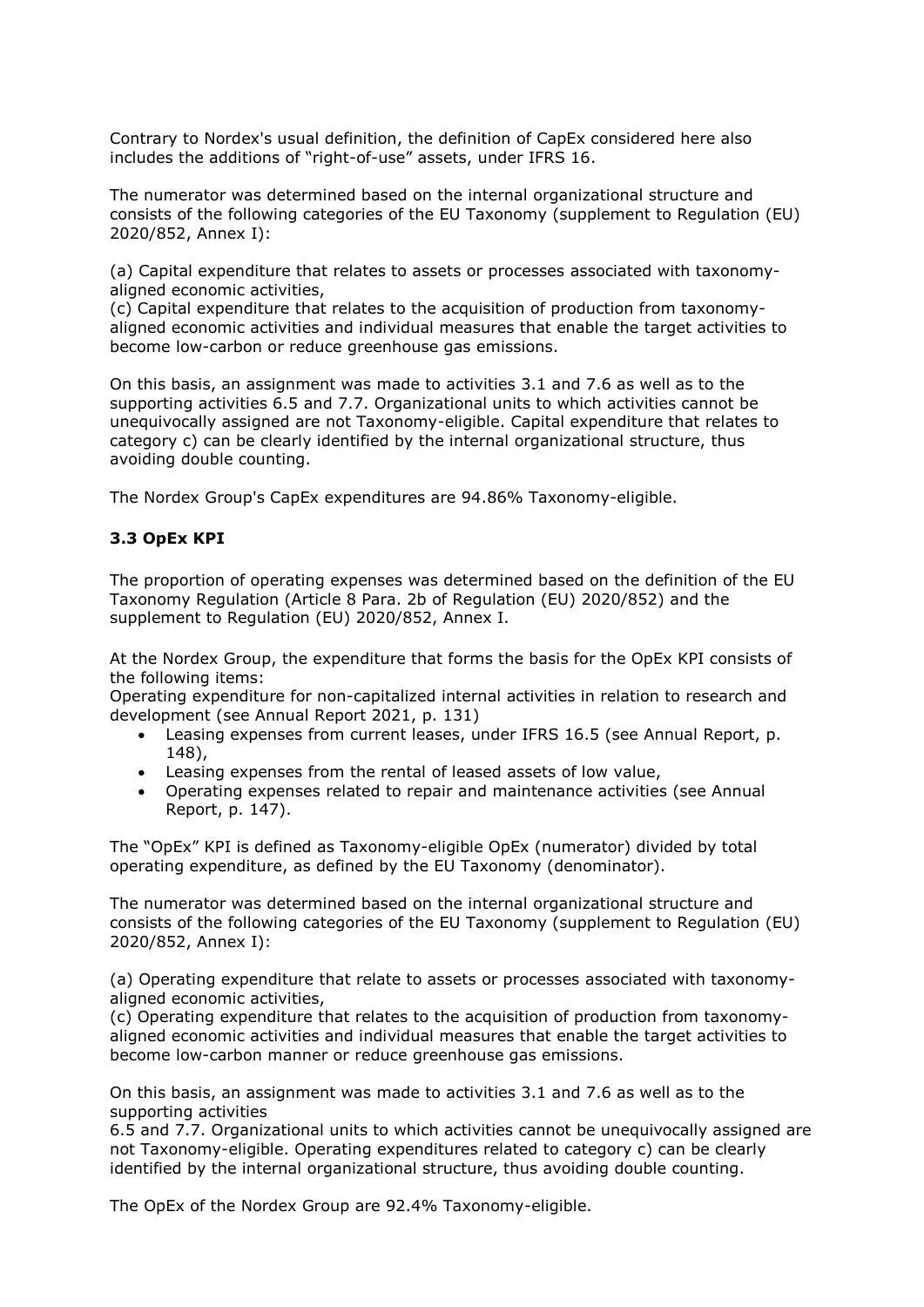# <span id="page-7-0"></span>**4. First suggestions for EU Taxonomy alignment**

By 2023, the Nordex Group has to inform about its EU Taxonomy alignment in accordance with Article 8 of the EU Taxonomy Regulation and the Delegated Acts. As they are issued contain wording and terms that are still subject to considerable interpretation uncertainties and for which clarifications have not yet been published in every case, we communicate the following information under reserve. We assume that the Nordex Group business activities make a significant contribution to the first and second environmental goal "Climate change mitigation" and "Climate change adaptation", have no significant impairment of the other environmental objectives and comply with minimum protection measures (social safeguards).

## <span id="page-7-1"></span>**4.1 Contribution to the first two environmental objectives**

#### **Climate change mitigation**

Through its business model, the development and installation of high-performance wind turbines, Nordex is playing a key role in the rapid implementation of the energy transition and the corresponding promotion of renewable energies. Our wind turbines contribute to avoiding several million metric tons of greenhouse gas emissions annually. This way we are making a strong contribution to the first environmental objective, "Climate change mitigation", which is demonstrated by the key indicator of avoided emissions, so-called Scope 4 emissions: In 2021 alone, Nordex's wind turbines successfully avoided almost 60 Mt of CO2e emissions1 worldwide.

Apart from our wind turbines, as part of our Sustainability Strategy we are also addressing targets for reducing the Group's CO2 footprint at Group level. The Nordex Group became a member of the Science Based Targets initiative (SBTi) in 2021 and thus publicly committed to science-based emissions reduction. Emissions reduction targets for Scopes 1, 2 and 3 will be developed in 2022 and corresponding timelines will be set for achieving these. In addition, the identification and development of a Climate Action Plan for emissions reduction is also being launched.

Furthermore, Nordex has set itself the goal of climate neutrality based on Scope 1 and 2 by 2023 and plans to further reduce the climate impact of its business activities as part of its climate strategy.

#### **Climate change adaptation**

Every year, the Nordex Group assesses the probability of climate risks associated with current regulations, technological and market developments (transitory risks) as well as those related to physical events (physical risks). In order to better understand the impacts and prepare ourselves proactively to seize potential opportunities and mitigate risks, we are planning a detailed analysis as part of our climate strategy. Aligned with the recommendations of the Task Force on Climate-Related Financial Disclosures<sup>2</sup> (TCFD), for 2022 we have set ourselves the goal of carrying out a comprehensive Climate Risk and Vulnerability Assessment of our physical and transitory climate risks that meet the requirements of the criteria in the "Climate change adaptation" objective. Following this we will launch the development of a plan to adapt the Nordex Group to any identified climate risks in order to mitigate their potential impact as far as possible.

In summary, we see Nordex's business activities making the greatest contribution to the first environmental objective, "Climate change mitigation". At the same time, Nordex is also contributing to "Climate change adaptation", for instance in product development by

<sup>1</sup> <sup>1</sup> For more information on the calculation basis, see Sustainability Report 2021 page 35.

<sup>2</sup> See also https://www.fsb-tcfd.org/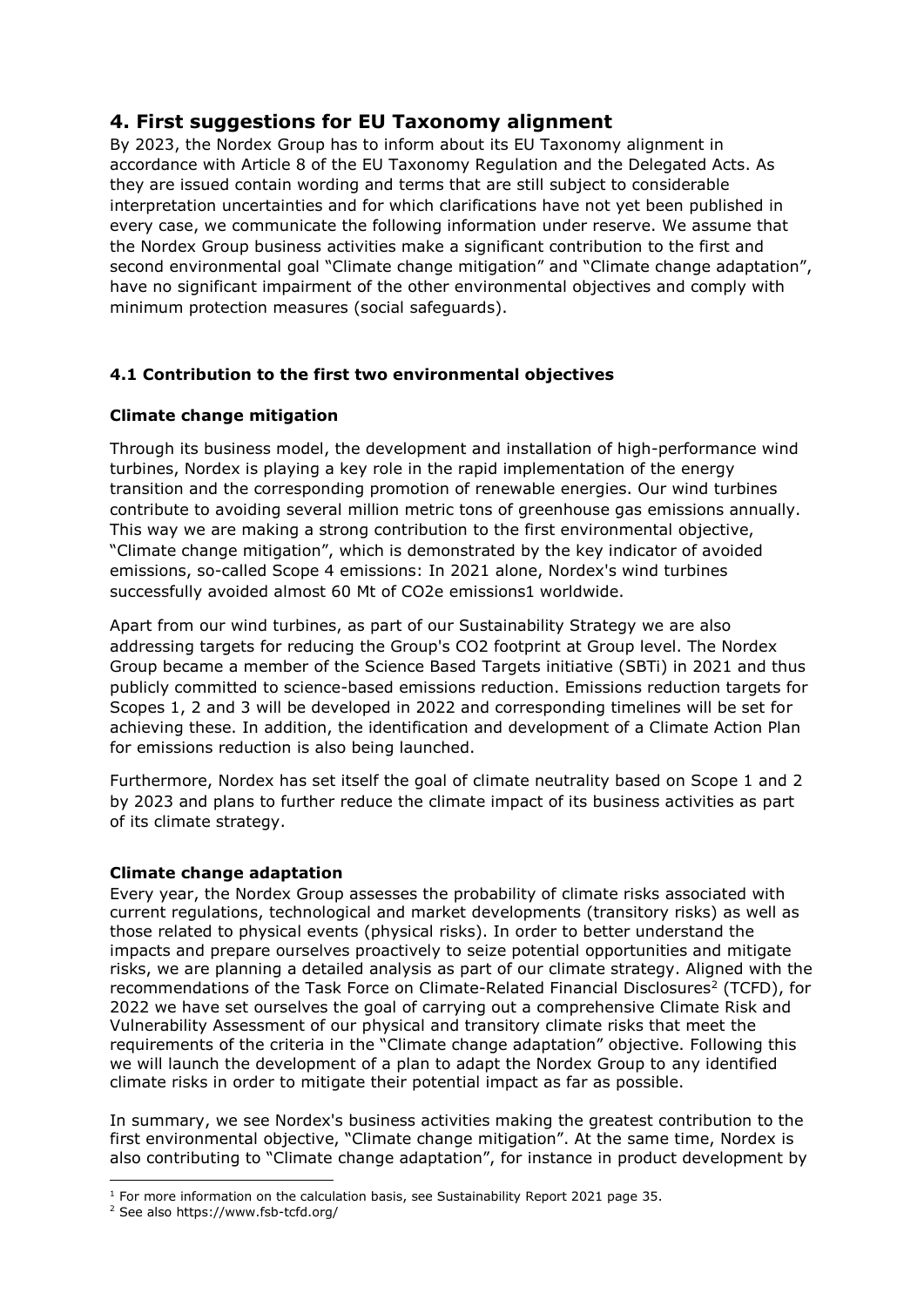adapting our wind turbines to extreme climatic conditions. In order to avoid a double count, we assign this contribution exclusively to the first environmental objective.

#### <span id="page-8-0"></span>**4.2 No significant impairment of environmental objectives**

We assume that our business activities will not significantly impair any of the environmental objectives. However, there are still many uncertainties regarding the application of the EU Taxonomy Regulation. We have already started to examine our degree of compliance with the DNSH criteria associated with the individual environmental goals in the 2021 reporting year and will communicate them transparently in the upcoming Sustainability Report 2022. We can already provide an initial outlook:

- The Nordex Group complies with the legal and regulatory requirements established in the respective regions. Many of these criteria are well-established foundations of our business activities.
- For Activities 3.1 and 7.6 an examination of the further environmental objective "Climate change adaptation" is required. For several years now the Nordex Group has been tackling climate-related risks arising from physical and transitory developments. For example, the results of this analysis include changes in weather conditions as well as in legal requirements, and are integrated in the development of new turbine types, among other processes. In the 2022 reporting year we will examine the depth of data resulting from this investigation in more detail, based on a detailed Climate Risk and Vulnerability Assessment in accordance with TCFD requirements.

#### **Other necessary criteria for Activity 3.1 "Manufacture of renewable energy technologies"**

- We comply with the relevant legislation on the environmental objective of "**Sustainable use and protection of water and marine resources"**. According to our current knowledge, all sites have an operating permit that specifies the environmental requirements for their operations.
- To progress towards the objective of **"Transition to a circular economy"**, within our new Sustainability Strategy we have set ourselves ambitious targets for our various production areas (rotor blades, nacelles, concrete towers). Our goal is to produce completely recyclable rotor blades by 2032 and to gradually increase the proportion of secondary materials and recycled components by 2025. Our wind turbines are already 85-95% recyclable. How the transition to a circular economy can succeed is also being investigated, for example, by the WindEurope Sustainability Working Group as well as by the cross-industry Global Alliance for Sustainable Energy, in which Nordex is actively involved.
- In the Nordex Group we have an environmental management system in place to ensure **"Pollution prevention and control".** We have set ourselves the goal of reducing and replacing our use of hazardous materials wherever possible. Currently, some hazardous materials are used in production which are tested for compatibility with the company's own guidelines before approval as production materials. The Nordex Group will carry out further investigations in 2022.
- No significant impairments have been identified for the environmental objective of **"Protection and restoration of biodiversity and ecosystems"**. No Nordex production sites are located in biodiversity-sensitive areas; all sites are located in industrial areas. In addition, in the year under review the Nordex Group began to examine its sites for the occurrence of protected species as well as species on the International Union for Conservation of Nature (IUCN) Red List.

#### <span id="page-8-1"></span>**4.3 Compliance with minimum protection measures**

Nordex's business operations 3.1 Manufacture of renewable energy technologies and 7.6. Installation, maintenance and repair of renewable energy technologies are based on specific principles defined in our respective Codes of Conduct as common benchmarks for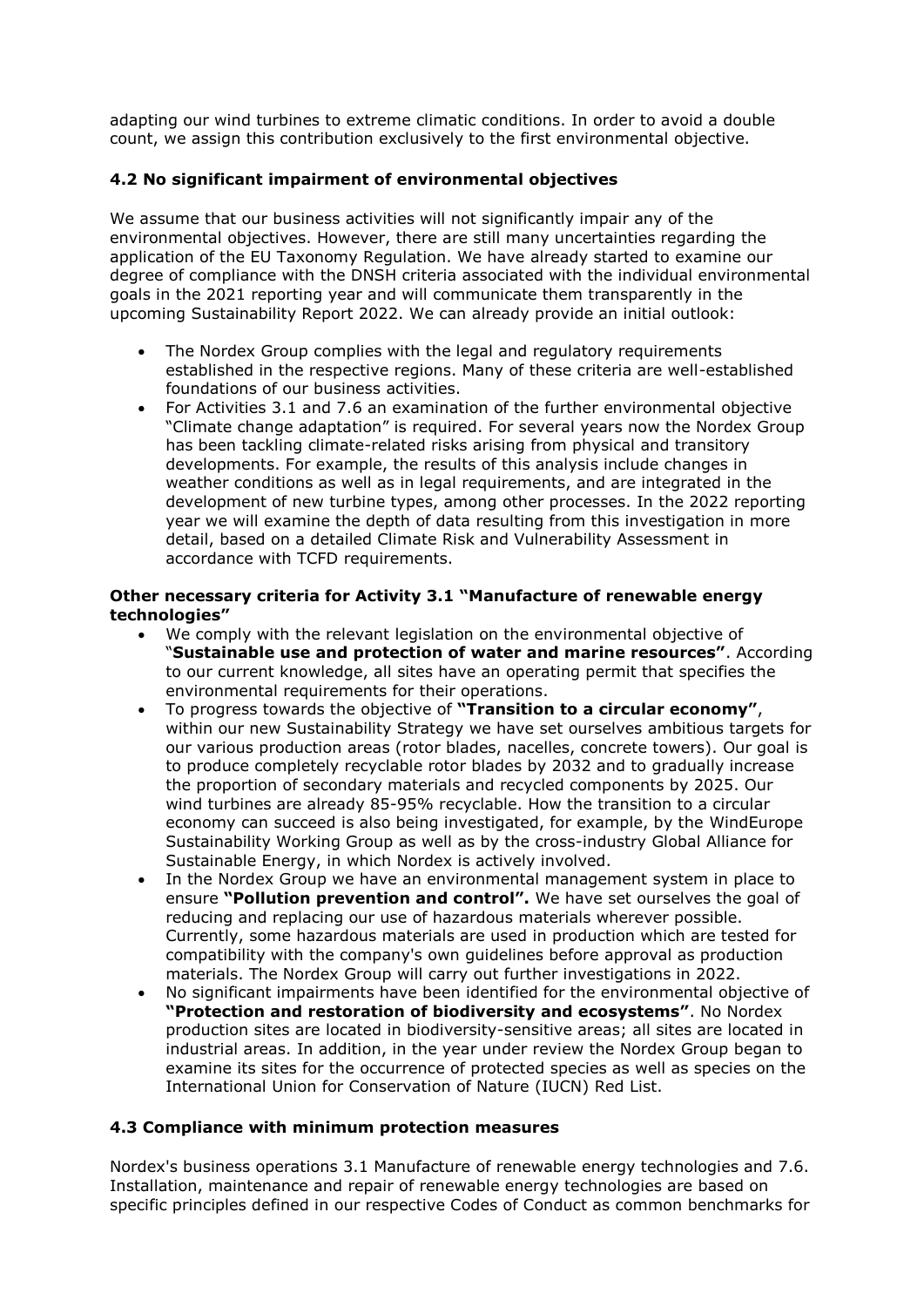responsible, legally compliant action by our employees and suppliers. All our business decisions and activities are governed by our claim to uphold and promote human rights worldwide. In accordance with our Codes of Conduct, the ethical guidelines of the UN Global Compact and the Organisation for Economic Co-operation and Development (OECD), as well as the United Nations Universal Declaration of Human Rights that stipulate zero tolerance for child labor, forced labor, discrimination, or retaliation, provide fundamental ethical guidance for all our business activities.

Our Codes of Conduct for Nordex employees and suppliers, as well as details of our efforts to ensure compliance with occupational health and safety as well as human rights, are set out [here.](https://www.nordex-online.com/en/company/compliance/)